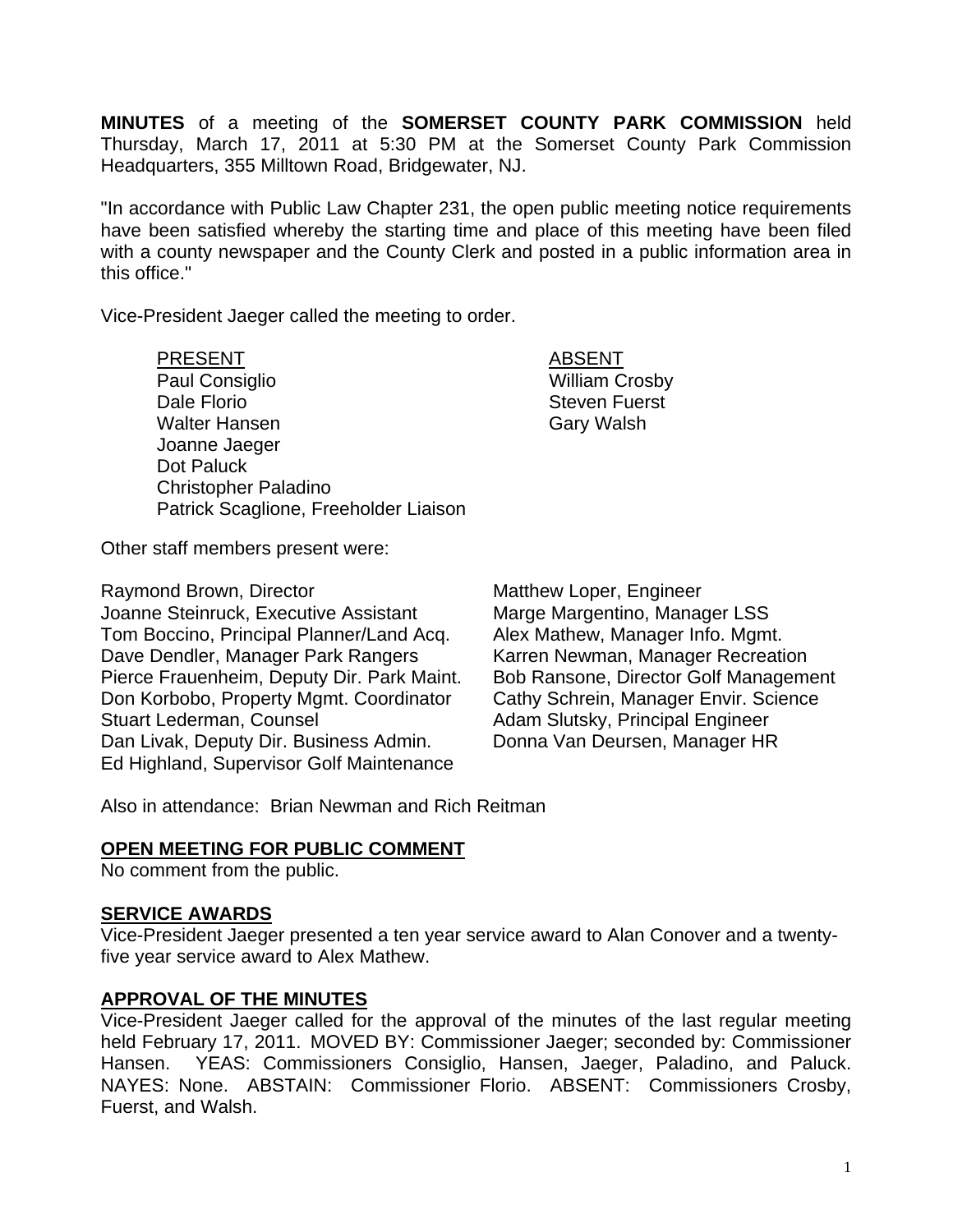Vice-President Jaeger called for the approval of the minutes of the last Work Session held on March 10, 2011. MOVED BY: Commissioner Jaeger; seconded by: Commissioner Hansen. YEAS: Commissioners Consiglio, Florio, Hansen, Jaeger, and Paladino. NAYES: None. ABSTAIN: Commissioner Paluck. ABSENT: Commissioners Crosby, Fuerst, and Walsh.

# **APPROVAL OF BILLS FOR PAYMENT**

# **Resolution R11-020 - Payment of Claims**

Resolution authorizing payment of bills for \$611,686.70 comprising of check numbers 191268-191270, 190829-190892, 191171-191172, 191176-191218, 191610-191663, and 191874-191935. MOVED BY: Commissioner Jaeger; seconded by: Commissioner Paluck. YEAS: Commissioners Consiglio, Hansen, Jaeger, Paladino, and Paluck. NAYES: None. ABSTAIN: Commissioner Florio. ABSENT: Commissioners Crosby, Fuerst, and Walsh.

# **DIRECTOR'S REPORT**

Director Brown submitted a report for the month of February 2011.

# **Resolution R11-021 – Adopting the Revised By-Laws**

Resolution adopts the revised by-laws. MOVED BY: Commissioner Jaeger; seconded by: Commissioner Hansen. YEAS: Commissioners Florio, Hansen, Jaeger, Paladino, and Paluck. NAYES: None. ABSENT: Commissioners Consiglio, Crosby, Fuerst, and Walsh.

# **COMMISSIONER CORRESPONDENCE**

- 1. Letter from a participant of the cross-country ski program thanking Christa Wood, Rich Hoffman, and Monica Juhasz for the support they provided during the cross-country ski program.
- 2. Letter from Middle Earth asking permission to conduct the 77 mile "Hills of Somerset" bicycle race through Somerset County.

## **REPORT OF TREASURER**

Brian Newman reported that the Treasurer's Report has replaced by the Finance Report. The Report of the Treasurer will be removed from the future agendas.

# **COMMITTEE REPORTS**

# **FINANCE**

# **Resolution R11-022 – Award of Contract to Suplee, Clooney & Company**

Resolution awards a contract for audit and accounting services for 2011. MOVED BY: Commissioner Jaeger; seconded by: Commissioner Hansen. YEAS: Commissioners Florio, Hansen, Jaeger, Paladino, and Paluck. NAYES: None. ABSENT: Commissioners Consiglio, Crosby, Fuerst, and Walsh.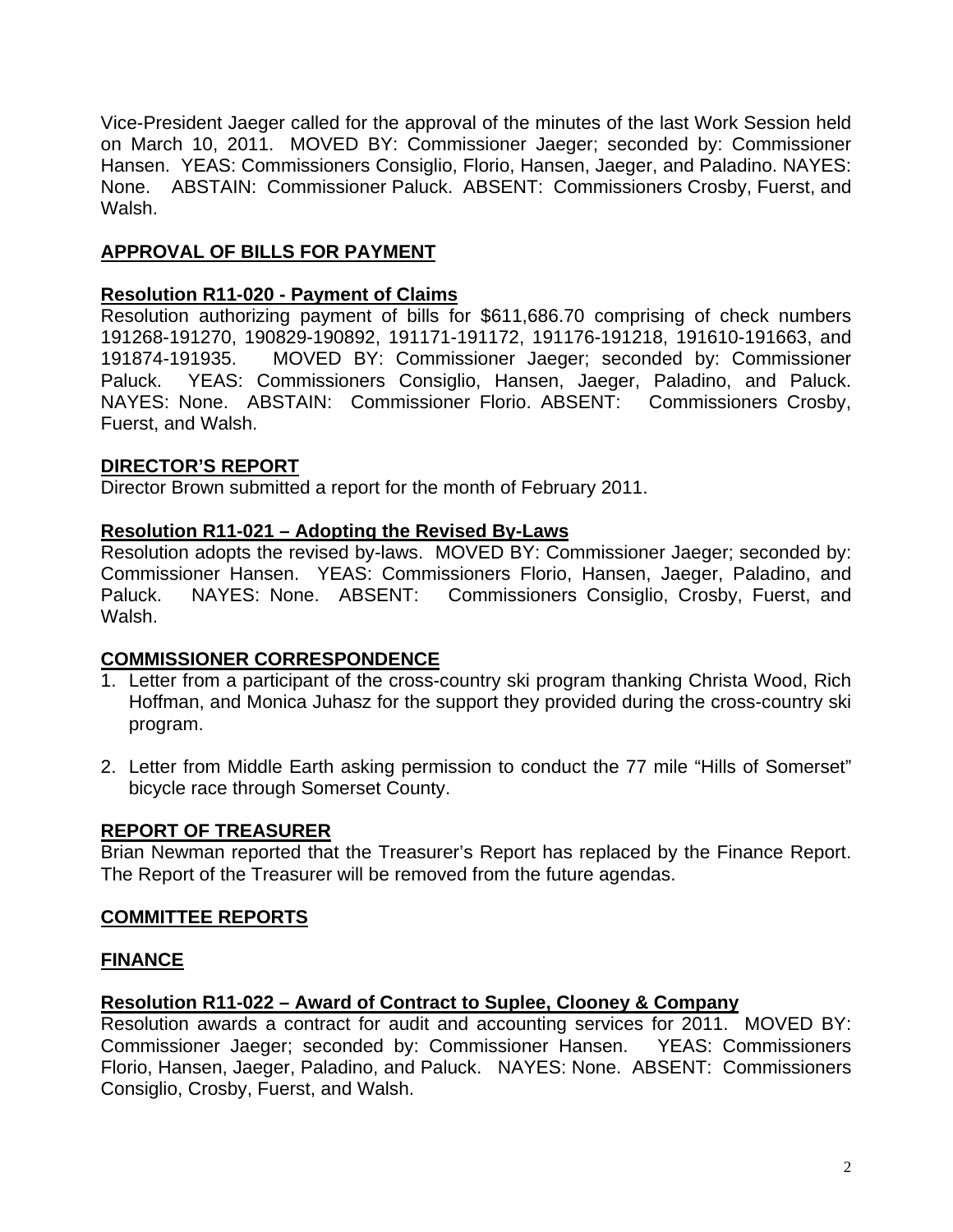# **Resolution R11-023 – Adopting the 2011 Temporary Budget**

Resolution provides for the 2011 temporary appropriations. MOVED BY: Commissioner Jaeger; seconded by: Commissioner Hansen. YEAS: Commissioners Florio, Hansen, Jaeger, Paladino, and Paluck. NAYES: None. ABSENT: Commissioners Consiglio, Crosby, Fuerst, and Walsh.

# **HUMAN RESOURCES**

Commissioner Consiglio, Chair of the Committee, submitted a report for the month of February 2011.

Donna Van Deursen, Manager, Human Resources reported that 80 percent of the seasonal positions have been filled.

The following resolutions were voted on at once:

### **Resolution R11-024 – Accepting the Memorandum of Agreement between the SCPC and Teamsters Local 469, Foremen/Assistant Foremen**

**Resolution R11-025 – Accepting the Memorandum of Agreement between the SCPC and Teamsters Local 469, Park Rangers**

## **Resolution R11-026 – Accepting the Memorandum of Agreement between the SCPC and Teamsters Local 469, Blue Collar Workers**

Resolutions accept the Memorandums of Agreement for January 1, 2009 to December 31, 2011. MOVED BY: Commissioner Jaeger; seconded by: Commissioner Consiglio. YEAS: Commissioners Consiglio, Hansen, Jaeger, Paladino, and Paluck. NAYES: None. ABSTAIN: Commissioner Florio. ABSENT: Commissioners Crosby, Fuerst, and Walsh.

# **LEISURE SERVICES**

Commissioner Jaeger, Chair of the Committee, submitted a report for the month of February 2011.

Cathy Schrein, Manager, Environmental Science reported that this year's maple sugaring program participation has increased by 34%. Project E.A.R.T.H. will be held on April 3 and Cathy thanked Johnson and Johnson for the support.

Marge Margentino, Manager Stable reported that she was involved in the First Responders training and 30 responders attended the program held at Lord Stirling Stable. The training taught how to approach and handle livestock involved in an accident. The next training will involve fire drills. The Dressage Show will be held on March 20. The Pleasure Drive was canceled due to wet trails but will be rescheduled. Spring registration begins on March 26 and the winter session will end March 30 due to the many postponed classes due to snow. Marge has been working with Adam Slutsky and Matthew Loper from the County on the requirements of the state for composting. It is a regulatory requirement by 2012 to have a manure management program in place. Currently the Stable is adhering to the law.

Karren Newman, Manager Recreation reported that Cabin Fever Kids ended March 12. Karren is busy allocating tennis courts to tennis leagues. Winter Yoga ends on March 30 and Spring Yoga will begin on April 20. Karren has arranged for an employee Yoga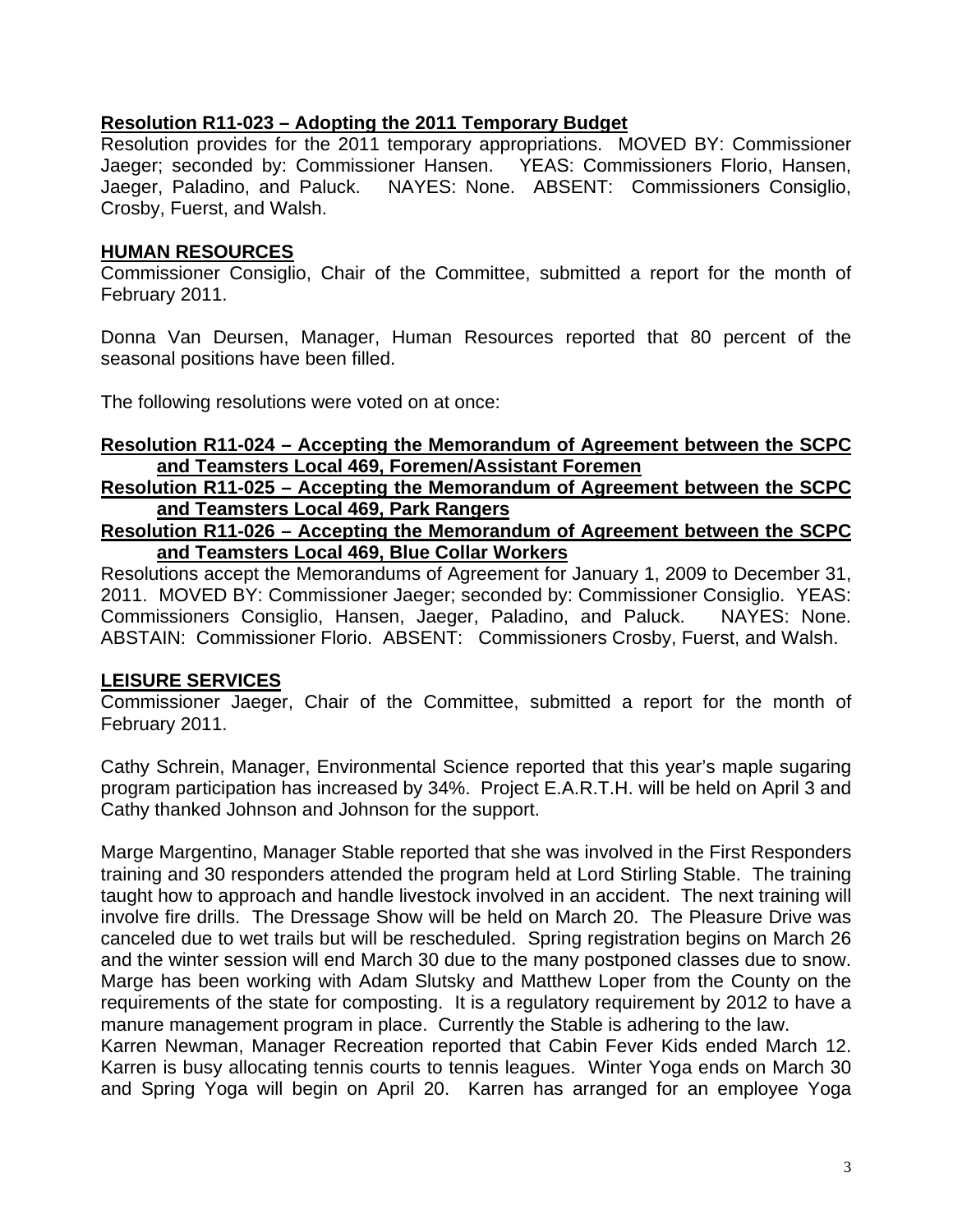session beginning on April 20 from 5:30 to 6:30 at the cost of \$50.00 for ten weeks. A flyer for the employees will be distributed on Monday.

The following resolutions were voted on at once:

## **Resolution R11-027 – Award of Contract to Schaffer Pyrotechnics**

Resolution awards a contract for furnishing and delivering of July 4<sup>th</sup> pyrotechnics display for \$19,000.00.

### **Resolution R11-028 – Award of Contract to Josefa, Inc.**

Resolution awards the second year of a three-year contract for ice cream/soft ice cream concession for a fee of \$1,506.00. The concession services are for the Duke Island Park Concert Series, Fourth of July Family Festival, and drive-in movies.

MOVED BY: Commissioner Jaeger; seconded by: Commissioner Consiglio. YEAS: Commissioners Consiglio, Florio, Hansen, Jaeger, Paladino, and Paluck. NAYES: None. ABSENT: Commissioners Crosby, Fuerst, and Walsh.

#### **GOLF MANAGEMENT**

Commissioner Paluck, Chair of the Committee, submitted a report for the month of February 2011.

Ed Highland, Supervisor Golf Maintenance reported that in-house projects include drainage on the first hole at Green Knoll, a new  $17<sup>th</sup>$  tee at Quail Brook and new bunkers at Neshanic Valley and Spooky Brook. Spring aeration will begin at Neshanic Valley on March 21 and the remaining golf courses will be completed by April.

Bob Ransone, Deputy Director Golf Management reported that all golf courses with the exception of Warrenbrook are open. Warrenbrook will open on March 28. The Park Commission had a table at the NJ Golf Show in February and attendance was visibly low. The contract for the Women's Amateur Public Links has been signed. A second committee meeting was held and fundraising, the logo for the event, and a banner announcing the event was the topic of discussion. April will be free golf clinic month at the Learning Center. There will be a free clinic for juniors held every Saturday; a free one hour clinic and free fittings held for the police, fire, and emergency responders every Wednesday and Sunday. The U.S. military is opening two driving ranges in Afghanistan for the troops use. Spooky Brook golf shop is collecting clubs and to date they have received 250 clubs. A Jersey Cares representative will be picking up the clubs and balls on Monday between 10:00 and 10:30 a.m.

The following resolutions were voted on at once:

## **Resolution R11-029 – Award of Contract for Golf Course Maintenance Materials**

Resolution awards a contract to Agrium Advanced Technologies, Mitchell Products, Northern Nurseries, Fertl-Soil Turf Supply, Inc., Plant Food Co., Inc., Fisher & Son Co., Inc., Primos Products, Inc., George Schofield Co., Inc., Reed Perrine Sales, Inc., Grass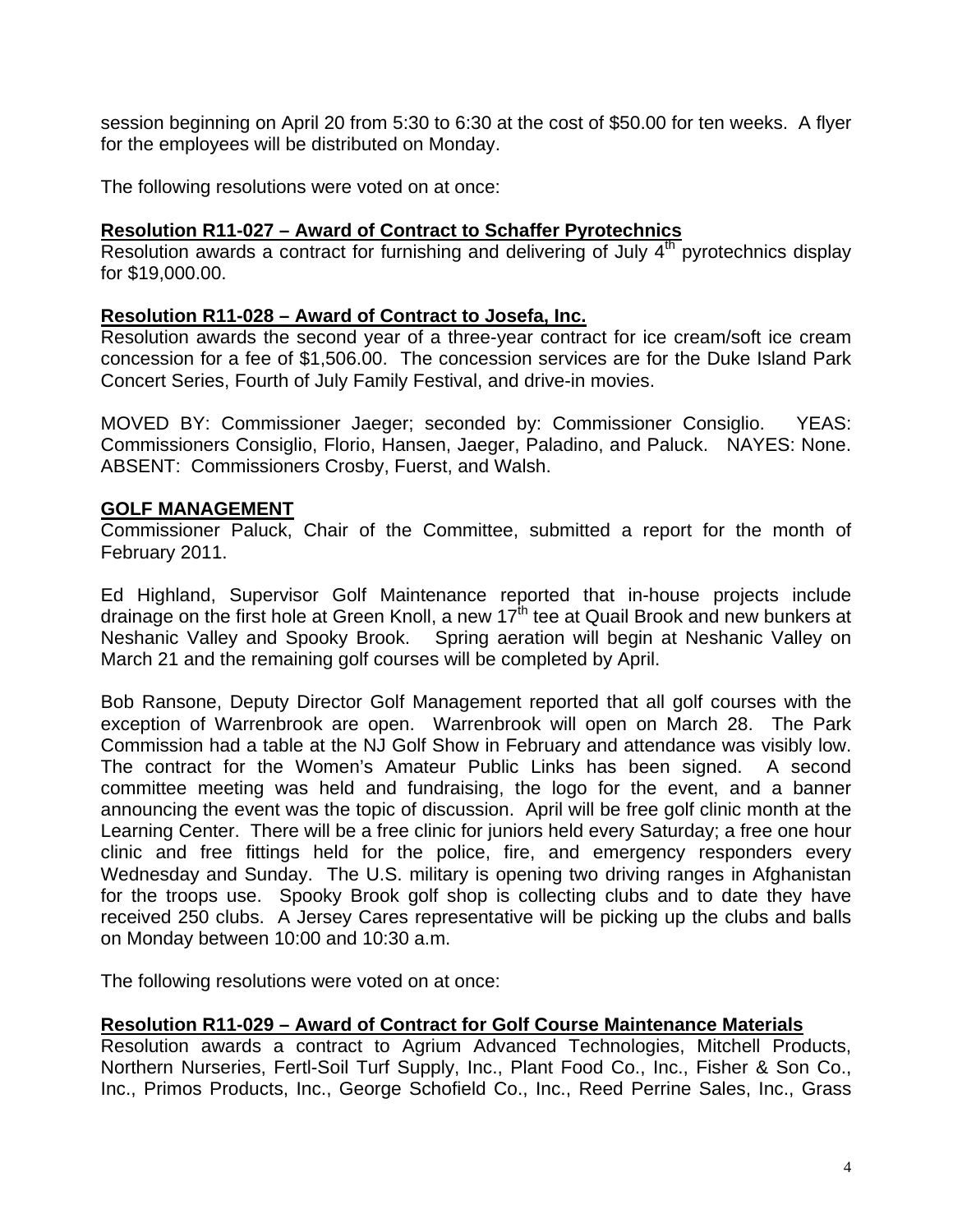Roots Turf Products, Inc., Seeton Turf Warehouse, LLC, Harrells, LLC, John Deere Landscapes, Tri-State Materials, LLC, Metro Milorganite, Inc., Tuckahoe Sand & Gravel, Inc., Landscape Materials, Inc., Reliable Wood Products, and Pennington Seed, Inc.

# **Resolution R11-030 – Award of Contract to East Coast Sod & Seed, Barbato Nursery Corp., and Selody Farm, Inc.**

Resolution awards a contract for the purchase of sod.

MOVED BY: Commissioner Paluck; seconded by: Commissioner Consiglio. YEAS: Commissioners Consiglio, Florio, Hansen, Jaeger, Paladino, and Paluck. NAYES: None. ABSENT: Commissioners Crosby, Fuerst, and Walsh.

## **BUSINESS ADMINISTRATION**

Commissioner Consiglio, Chair of the Committee, submitted a report for the month of February 2011.

Dan Livak, Deputy Director/Business Administration reported that he has been working with Donna Van Deursen on personnel issues and Pierce Frauenheim on vendor issues. Dan was also involved in the union meetings and has been busy finalizing the budget.

## **INFORMATION MANAGEMENT**

Commissioner Hansen, Chair of the Committee, submitted a report for the month of February 2011.

Alex Mathew, Manager, Information Management reported that all work stations have been replaced with new computers. Data lines have been installed at the Torpey Athletic Complex.

# **VISITOR SERVICES**

Dave Dendler, Manager, Park Rangers reported that the trail assessment and clean up continues. The first trail project will be held at the end of March. Staff continues to perform CPR and first aid training to employees which will conclude at the end of March.

## **PROPERTY MANAGEMENT**

Don Korbobo, Property Management Coordinator reported that he has been working on a hunting bid. The bid will be for three old and four new parcels. It will be ready at the end of April.

## **PLANNING AND LAND ACQUISITION**

Commissioner Paluck, Chair of the Committee, submitted a report for the month of February 2011.

Tom Boccino, Parks Section Principal Planner, Land Acquisition reported that the County has closed on 112 acres of the 3M/Constructural Dynamics property in Montgomery Township. Another 330 acres of that parcel located in Hillsborough Township will close in April. All totaled there will be 707 acres acquired by the county from the 3M quarry. The draft of the GSA Master Plan is complete and will be presented to the Joint Administrative Committee next week.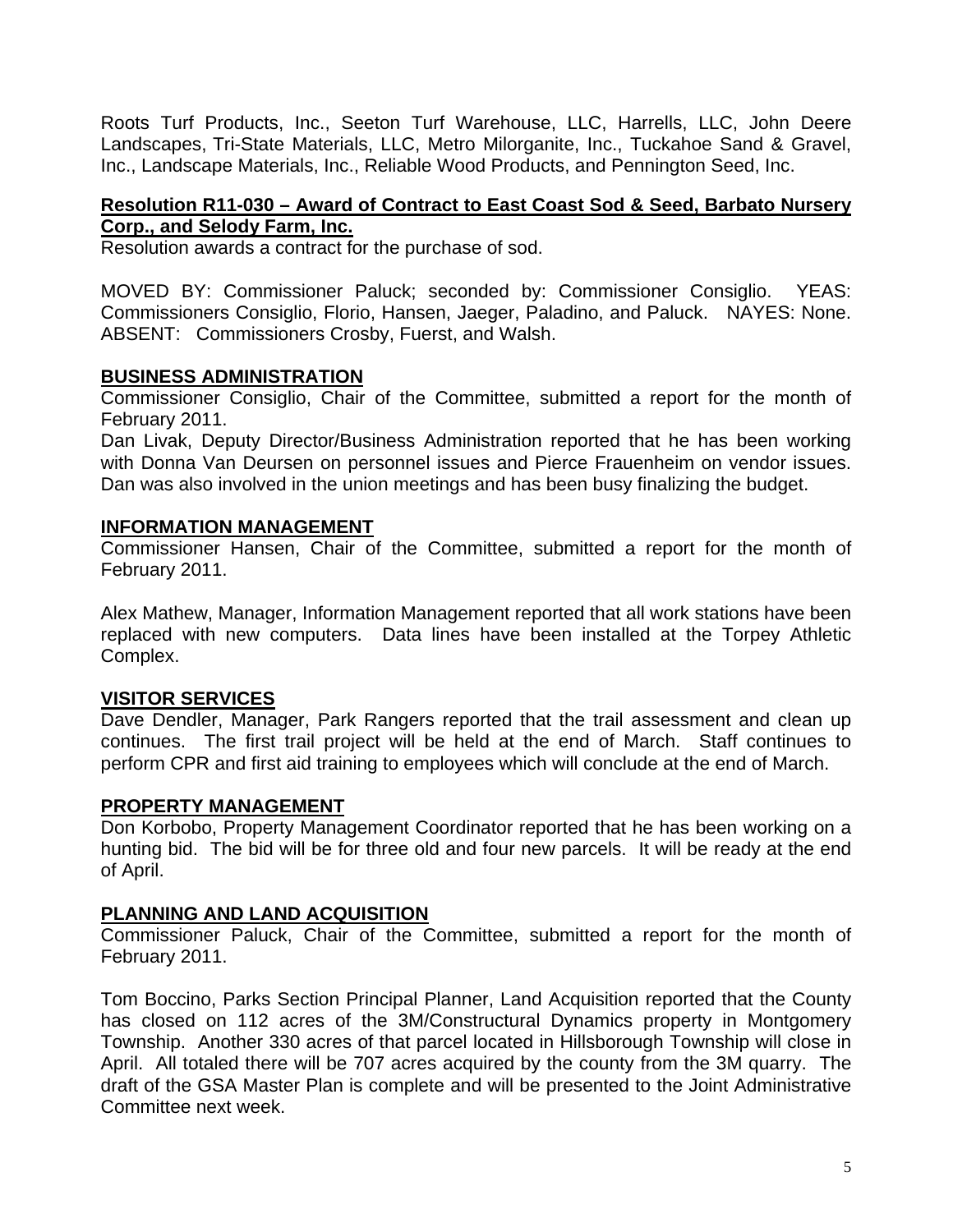# **CAPITAL FACILIITES – CONSTRUCTION and ENGINEERING**

Commissioner Paladino, Chair of the Committee, submitted a report for the month of February 2011.

Matthew Loper, Engineer reported that bids were received on March 15 for the Torpey Athletic Complex pole barn and it will be awarded at the Freeholders' meeting on April 26. Bids will be received for the Markota House roof on March 29, Colonial Park tennis court resurfacing on April 5 (an additional contractor will be installing the fence), and Reeves Center siding and windows on April 26.

Ray Brown complimented Matt on the matrix of projects/due dates/account strings and mentioned to Commission Paladino that the matrix will be at the next Capital Facilities meeting on March 28.

## **PARK MAINTENANCE & HORTICULTURE**

Commissioner Consiglio, Chair of the Committee submitted a report for the month of February 2011.

Pierce Frauenheim, Deputy Director Park Maintenance reported that he has met with Jim Avens and Adam Slutsky regarding the pond dredging project at Buck Garden. Staff has been busy cleaning Duke Island and North Branch Parks after the floods last Monday and Friday. Pierce thanked his staff and the Park Rangers for their assistance.

The following resolutions were voted on at once:

#### **Resolution R11-031 – Award of Contract to Environcon, LLC and Environmental Air Systems**

Resolution awards a contract for HVAC for all park locations. The cost is not to exceed \$33,700.00.

#### **Resolution R11-032 – Award of Contract to Burlew Mechanical, LLC and Magic Touch Construction Company, Inc.**

Resolution awards a contract for plumbing services for all park locations. The cost is not to exceed \$25,200.00.

#### **Resolution R11-033– Award of Contract to Gavin Electric, LLC and MTB Electric, LLC**

Resolution awards a contract for electrical services for all park locations. The cost is not to exceed \$30,600.00.

MOVED BY: Commissioner Consiglio; seconded by: Commissioner Paluck. YEAS: Commissioners Consiglio, Florio, Hansen, Jaeger, Paladino, and Paluck. NAYES: None. ABSENT: Commissioners Crosby, Fuerst, and Walsh.

## **AUDIT COMMITTEE**

No report this month.